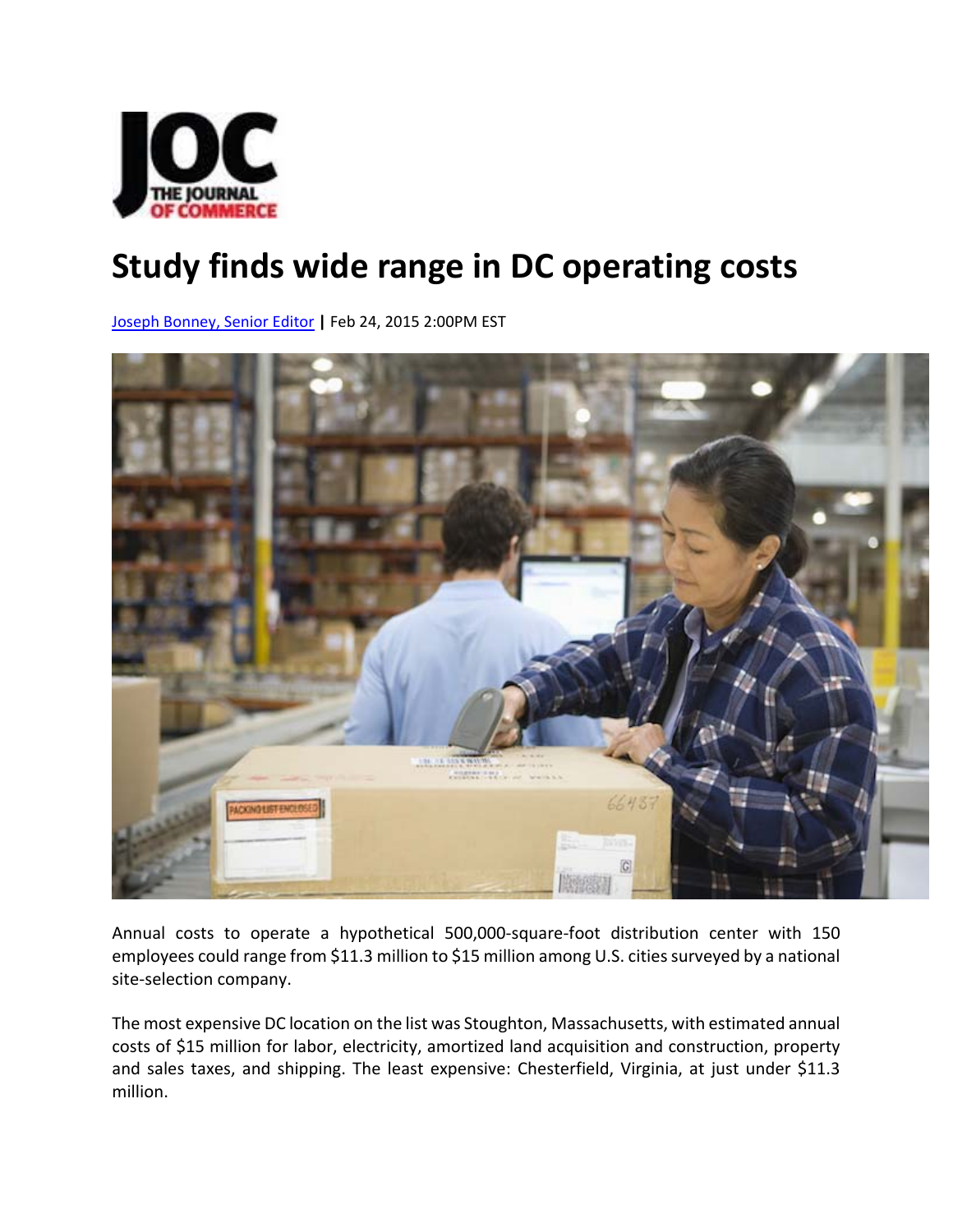The numbers were published in a report by The Boyd Company, based in Princeton, New Jersey, which periodically estimates geographically variable costs at "logistics-friendly" locations where companies have shown interest in locating distribution and warehouse facilities.

Boyd's most recent similar report, in 2013, identified the central Washington town of Quincy as the lowest-cost of 29 surveyed locations. Ritzville, Washington, was identified as the leastexpensive western U.S. location among the 25 locations surveyed this year. A DC there would cost an estimated \$11.35 million a year to operate.



Many locations on the 2015 and 2013 lists are at points outside major metropolitan areas but with good access to seaports, intermodal rail, and interstate highways, said John Boyd Jr., principal at the firm that compiled the report.

"The communities on thislist are locationsthat clients and prospective clients have asked about," Boyd said. The report analyzes costs for similarly sized warehouses that ship over‐the‐road to a nearby seaport or intermodal hub.

Port and intermodal connections have been a key factor in distribution‐center site selection for years, and are becoming increasingly important, Boyd said.

Different locations among the 25 surveyed markets have pluses and minuses in operating costs, according to the report.

Hourly and total facility labor costs were highest in the Meadowlands area of New Jersey (\$18.07 an hour per worker, and \$6.9 million a year for the DC) and lowest at Kingman, Arizona, (\$12.55 an hour, and \$4.8 million a year).

The Meadowlands area also had the highest amortized land and construction costs, \$4.6 million a year, but the lowest estimated truckload shipping costs, \$70,808, because of proximity to the Port of New York and New Jersey.

The area with the lowest land costs, Idaho Falls, Idaho, at \$1.36 million, had higher‐than‐average truckload shipping costs, more than \$4.6 million, according to the report.